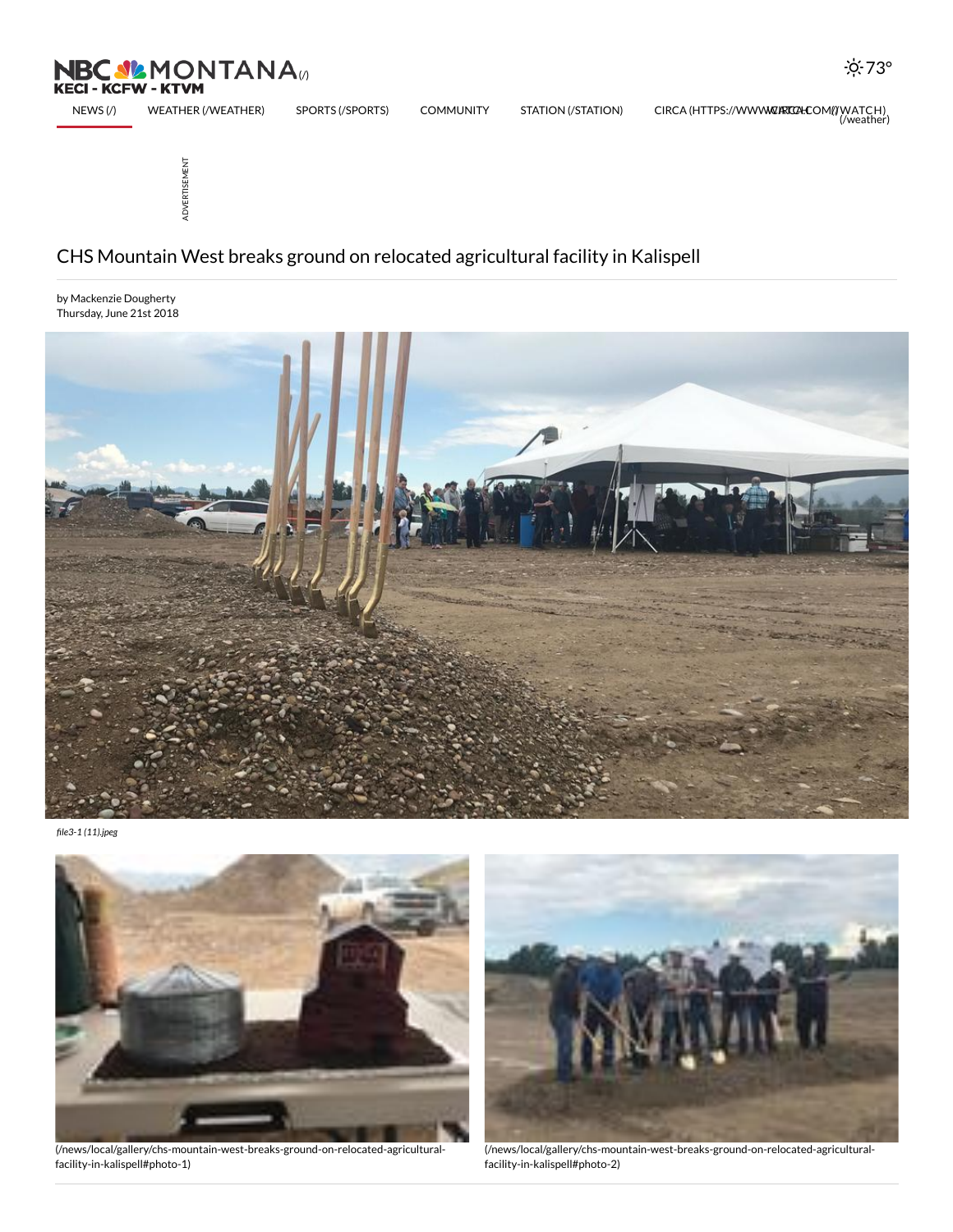## VIEW PHOTO GALLERY

 $\geq$ 

 $-0.73$ °

 $\equiv$ 

 $\sum_{\text{3} \text{ photons}} \sum_{\text{3} \text{ photons}} \sum_{\text{6}} \sum_{\text{6}}$ **FACEBOOKI** TWITTER MAIL TRENDING

У

| $NEWS$ (/) | WEATHER (/WEATHER) | SPORTS (/SPORTS) | <b>COMMUNITY</b> | STATION (/STATION) | ://WWW <b>WZIRTCZHCOM</b> I/IWATCH)<br>CIRCA (HTTPS:<br>$\theta$ weather |
|------------|--------------------|------------------|------------------|--------------------|--------------------------------------------------------------------------|
|            |                    |                  |                  |                    | (mailto:?subject=A%20link%20for%20youδ                                   |

KALISPELL, Mont. — CHS Mountain West broke ground Thursday on a \$14.2 million relocated site at the new Glacier Rail Park in Kalispell. The move is a step toward redeveloping downtown.

With each turn of dirt, the years put into the relocation of the agriculture facility are finally paying off.

"Within the last eight to 10 years then it really picked up speed, and then in the last three years it really became a reality," said CHS